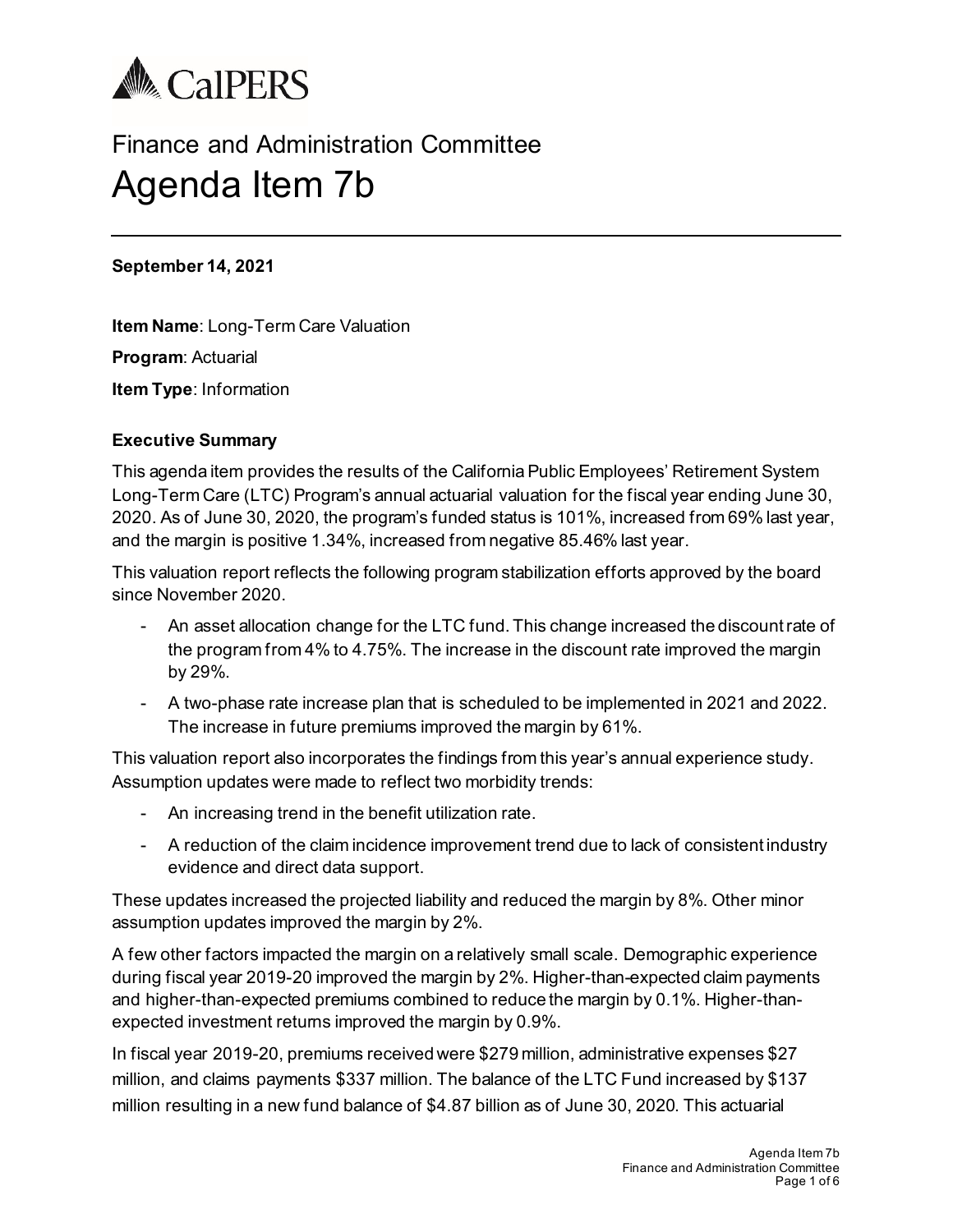valuation reflects the demographic data as of June 30, 2020, with 116,832 policies in-force, 6,980 of which are on claim. The majority of the COVID-19 impacts occurred after June 2020. Therefore, the impact to the program liabilities due to COVID-19 reflected in this valuation were minimal.

# **Strategic Plan**

This agenda item supports the strategic plan goal of fund sustainability.

# **Background**

The CalPERS LTC Program started in 1995 and has 116,832 policyholders as of June 30, 2020. Information on the types of policies offered through the program and the number of policyholders under each type can be obtained from Appendix D of the valuation report.

Since its inception, the CalPERS LTC Program has experienced worse-than-expected morbidity, higher-than-expected claims, lower-than-expected voluntary termination, and lowerthan-expected investment income. This experience is similar to that of other LTC insurance providers. Due to this experience, CalPERS has taken corrective action to stabilize the LTC Fund.

The 2019 valuation reported an underfunded status for the program due to higher projected liabilities and lower projected future investment returns. As a result, the board approved stabilization efforts that consisted of an asset allocation change and premium increases. A new discount rate of 4.75% was approved by the board in November 2020 and the associated asset allocation target was approved by the board in March 2021. The board also approved a twoyear phased in premium increase of 52% in year one and an additional increase of up to 25% in year two. Options to convert to less expensive policies will be offered to policyholders.

In 2017, the actuarial valuation adopted the First Principles Based modeling method. This modeling method is standard in the LTC insurance industry and provides better information to analyze assumptions. Assumptions for the First Principles Model have been developed and refined over the years to reflect emerging experience and new findings.

# **Analysis**

## **Funded Status and Margin of the Program**

The result of this actuarial valuation is based on the in-force data, revised assumptions, and fund balance as of June 30, 2020. The funded status, as of June 30, 2020, is 101% and the margin is 1.34%.

The following table shows how the funded status and margin were derived and compares the key results from the June 30, 2020 valuation to the key results from the June 30, 2019 valuation: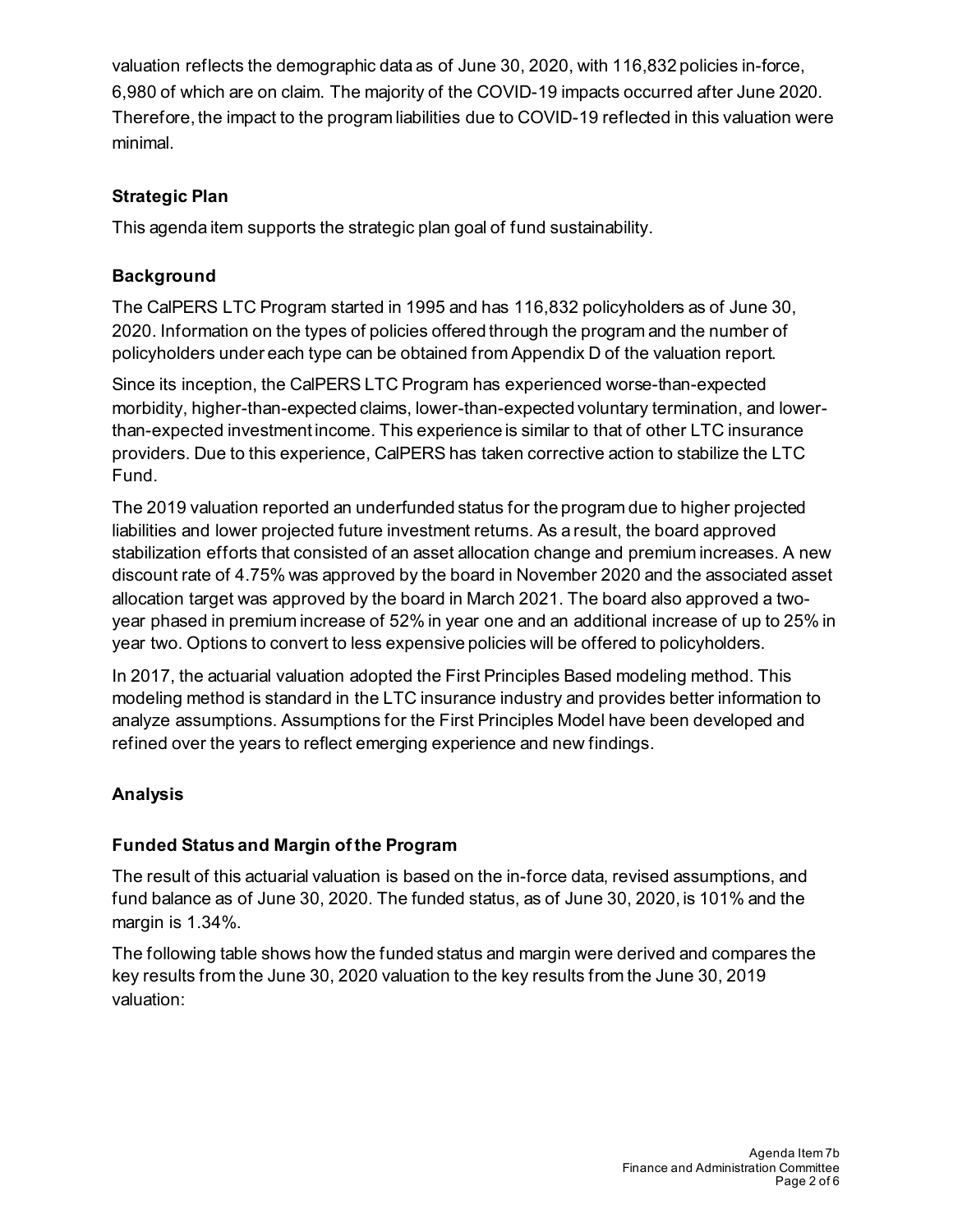| <b>Component</b>                           | 6/30/2019<br>(\$ in Millions) | 6/30/2020<br>(\$ in Millions) |
|--------------------------------------------|-------------------------------|-------------------------------|
| 1. Present Value of Future Benefits        | \$8,952                       | \$8,348                       |
| 2. Present Value of Future Expenses        | \$396                         | \$389                         |
| 3. Present Value of Future Premiums (PVFP) | \$2,488                       | \$3,919                       |
| 4. Valuation Liabilities $(= 1 + 2 - 3)$   | \$6,860                       | \$4,818                       |
| 5. Valuation Assets                        | \$4,734                       | \$4,871                       |
| 6. Valuation Margin $(= 5 - 4)$            | $- $2,126$                    | \$53                          |
| 7. Margin as a % of PVFP $(= 6 / 3)$       | $-85.46%$                     | 1.34%                         |
| 8. Funded Status $(= 5/4)$                 | 69%                           | 101%                          |

# **Main Reasons for Changes in Margin**

The following updates had a positive impact to the margin:

Due to the low interest rate environment, in the 2019 valuation, the expected return of the program's previous target asset allocation was reduced to 4%. In March 2021, the board approved a new strategic asset allocation for the program, which increased the portfolio's expected return to 4.75%. This change improved the margin by 29.07%

In November of 2021, the board approved a premium increase plan, which consists a 52% premium increase in 2021 for all policies and an up to 25% premium increase in 2022 for a cumulative increase up to 90%. Offered in conjunction with the increases, policyholders have the option to convert to less expensive policies. For this valuation, no conversion is assumed in the liability projection. The higher future premiums improved the margin by 61.18%

Other factors that had a positive impact to the margin include morbidity assumption updates, demographic experience during the fiscal year, and a higher-than-expected investment return during the fiscal year. These factors improved the margin by 6.28%.

The following updates had a negative impact to the margin.

Experience analysis for the 2020 valuation indicated a gradual increasing trend in the claim utilization rate over the years. The structure of the claim utilization assumption in this valuation was refined to capture this trend. This assumption update reduced the margin by 7.17%.

Morbidity improvement is the assumption that models a decrease in future claims due to improvement in healthcare technology and standard of living. In recent years, there has not been consistent industry-wide evidence suggesting the morbidity improvement trend would continue in future years and analysis on CalPERS data did not show a clear morbidity improvement trend. As a result, the morbidity improvement factors were refined to more closely represent reality. The update to this assumption decreased the margin by 1.05%.

Other factors, including minor updates in expense, mortality, and lapse assumption, and higherthan-expected claims during the fiscal year decreased the margin by a total of 1.51%.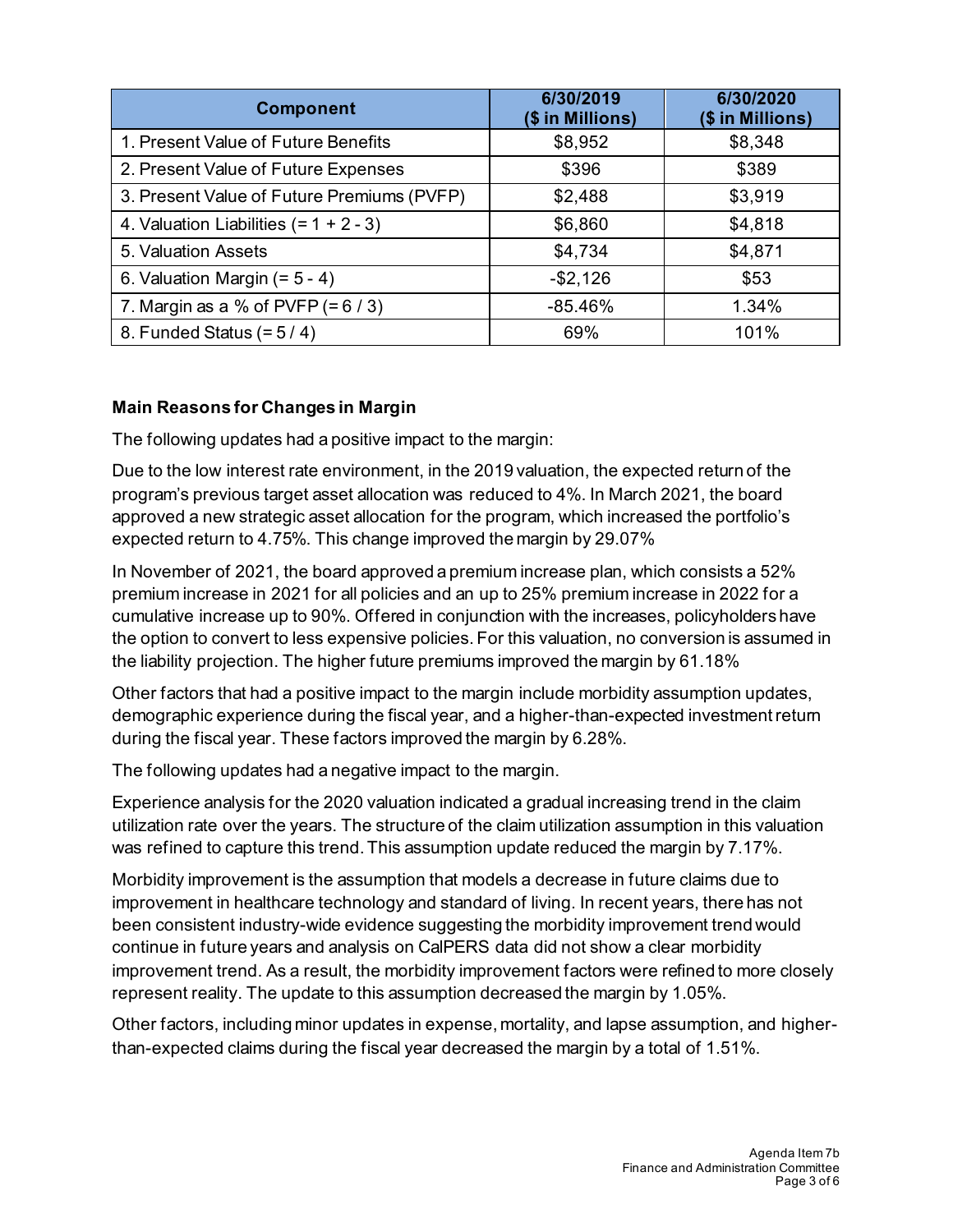The table below provides the breakdown for impacts on margin between 2019 and 2020.

|                                            | Change in<br>Margin | Resulting<br>Margin | <b>Funded</b><br><b>Status</b> |
|--------------------------------------------|---------------------|---------------------|--------------------------------|
| Result from 2019 Valuation                 |                     | (85.46%)            | 69%                            |
| Discount Rate Change                       | 29.07%              | (56.39%)            | 78%                            |
| Rate Increase                              | 61.18%              | 4.79%               | 104%                           |
| Update to 2020 Demographics                | 2.07%               | 6.86%               | 106%                           |
| FY 2019-20 Non-Investment Cashflow         | $(0.14\%)$          | 6.72%               | 106%                           |
| FY 2019-20 Investment Return               | 0.91%               | 7.63%               | 107%                           |
| <b>Expense Assumption Update</b>           | $(0.46\%)$          | 7.17%               | 106%                           |
| Mortality and Lapse Assumption Update      | $(0.91\%)$          | 6.26%               | 105%                           |
| <b>Claim Utilization Assumption Update</b> | (7.17%)             | $(0.91\%)$          | 99%                            |
| Morbidity Improvement Assumption Update    | $(1.05\%)$          | $(1.96\%)$          | 98%                            |
| <b>Other Morbidity Assumption Update</b>   | 3.30%               | 1.34%               | 101%                           |
| 2020 Valuation Result                      |                     | 1.34%               | 101%                           |

# **History of Funded Status and Margin**

The table below shows the funded status and the margin/(deficit) for the LTC Program for the last five years. The low-interest-rate environment and the corresponding investment return expectation had a large negative impact on the margin in 2019. In addition, higher future morbidity projection and lower future lapse projection contributed to the large decrease in the 2019 valuation margin. The stabilization plan to change the asset allocation and increase premium brought the margin back to positive in 2020.

| <b>Valuation Date</b> | <b>Funded Status</b> | Margin   |
|-----------------------|----------------------|----------|
| June 30, 2016         | 106%                 | 9.59%    |
| June 30, 2017         | 99%                  | (1.45%)  |
| June 30, 2018         | 101%                 | 1.20%    |
| June 30, 2019         | 69%                  | (85.46%) |
| June 30, 2020         | 101%                 | 1.34%    |

#### **Five Year History of Funded Status and Margin**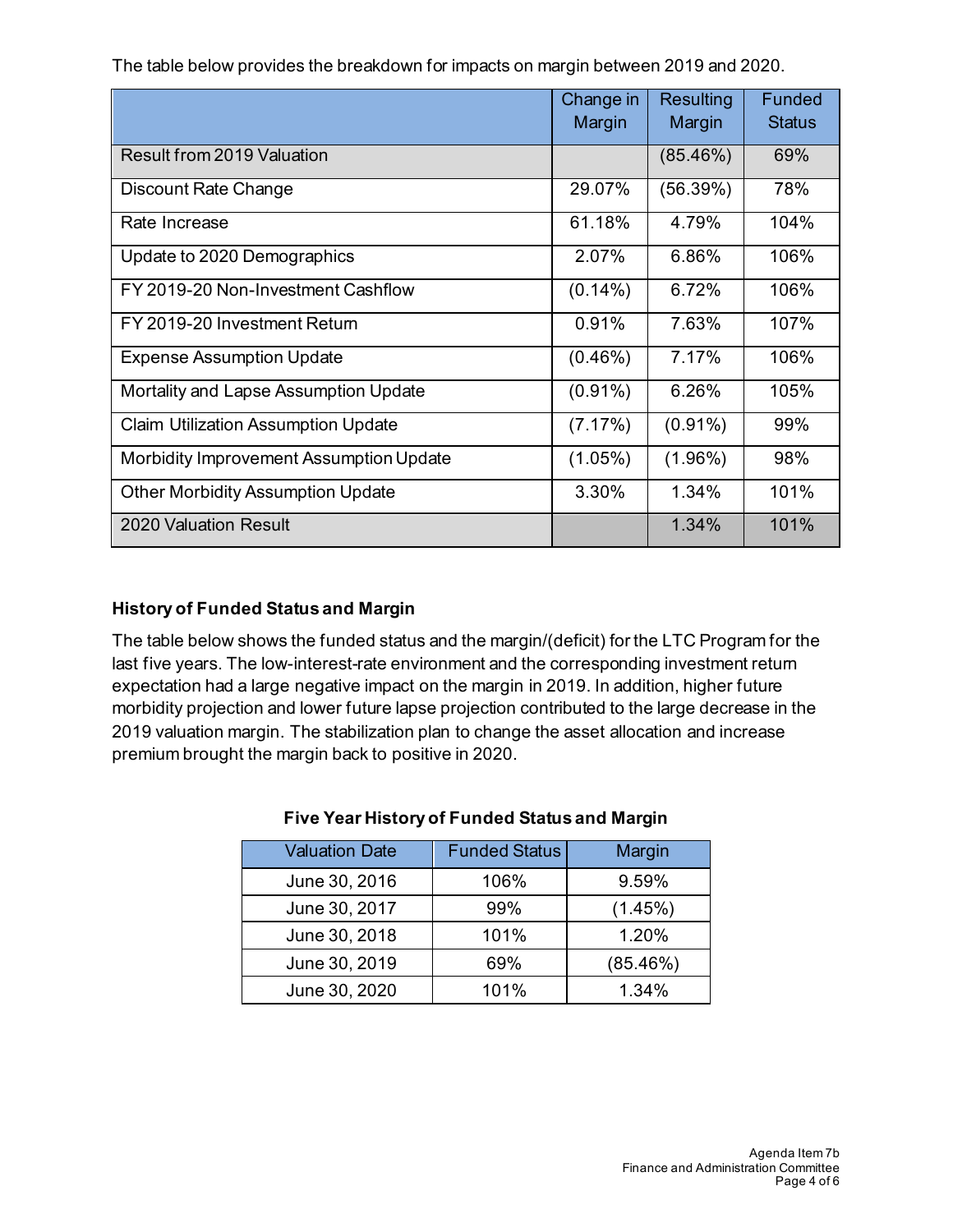#### **Budget and Fiscal Impacts**

The June 30, 2020 actuarial valuation was prepared by CalPERS Actuarial team along with UHAS Health Actuaries. Funding was already identified within existing budgetary resources.

#### **Benefits and Risks**

The actuarial calculations performed as part of the actuarial valuation are based on several assumptions related to very long-term demographic and economic behavior. Unless the assumptions (morbidity, lapses, deaths, expenses, and investment return) are exactly realized each year, there will be differences between actual and projected cash flows on a year-to-year basis. The year-to-year differences between actual experience and the assumptions are called actuarial gains and losses and will either increase or decrease the funded status and margin of the LTC Program. If the actual experience differs from the assumption over a prolonged period, it may indicate a need for assumption updates and result in a need for premium changes to ensure the financial integrity of the LTC Program.

Some LTC assumptions such as claim incidence rate, claim termination rate, and claim utilization rate can have more variability throughout a long period of time. These assumptions can be impacted over time by plan demographics, health care technologies, policy holder's preferences, and shock events such as pandemics. Timely updating of valuation assumptions to reflect this information is beneficial for adequately monitoring the funded status of the program and minimizing the risk that actual experience is not in line with assumptions.

Demographic assumptions such as mortality rate can have a significant impact on the LTC Program if not realized over a long period of time. These assumptions in general are not subject to wide variances from year-to-year and typically the changes to these additional assumptions only gradually occur over time. Refer to the "Risk Analysis" section of the valuation report for more information on how sensitive the margin of the LTC Program is to the changes in key actuarial assumptions.

Investment return also poses a significant risk to the program if not realized over time. LTC insurance is characterized by level premiums and increasing claim costs over the coverage period. The collected premiums are invested and the aggregate premiums plus investment income are used to pay out future claims. Investment income is a significant component of the income as the block of insurance matures. If investment returns are lower than expected over a prolonged period, more premiums will be needed to make up for the reduced growth in assets.

## **Attachments**

Attachment 1 – Long-Term Care Valuation Report as of June 30, 2020 Attachment 2 – Long-Term Care Valuation Presentation